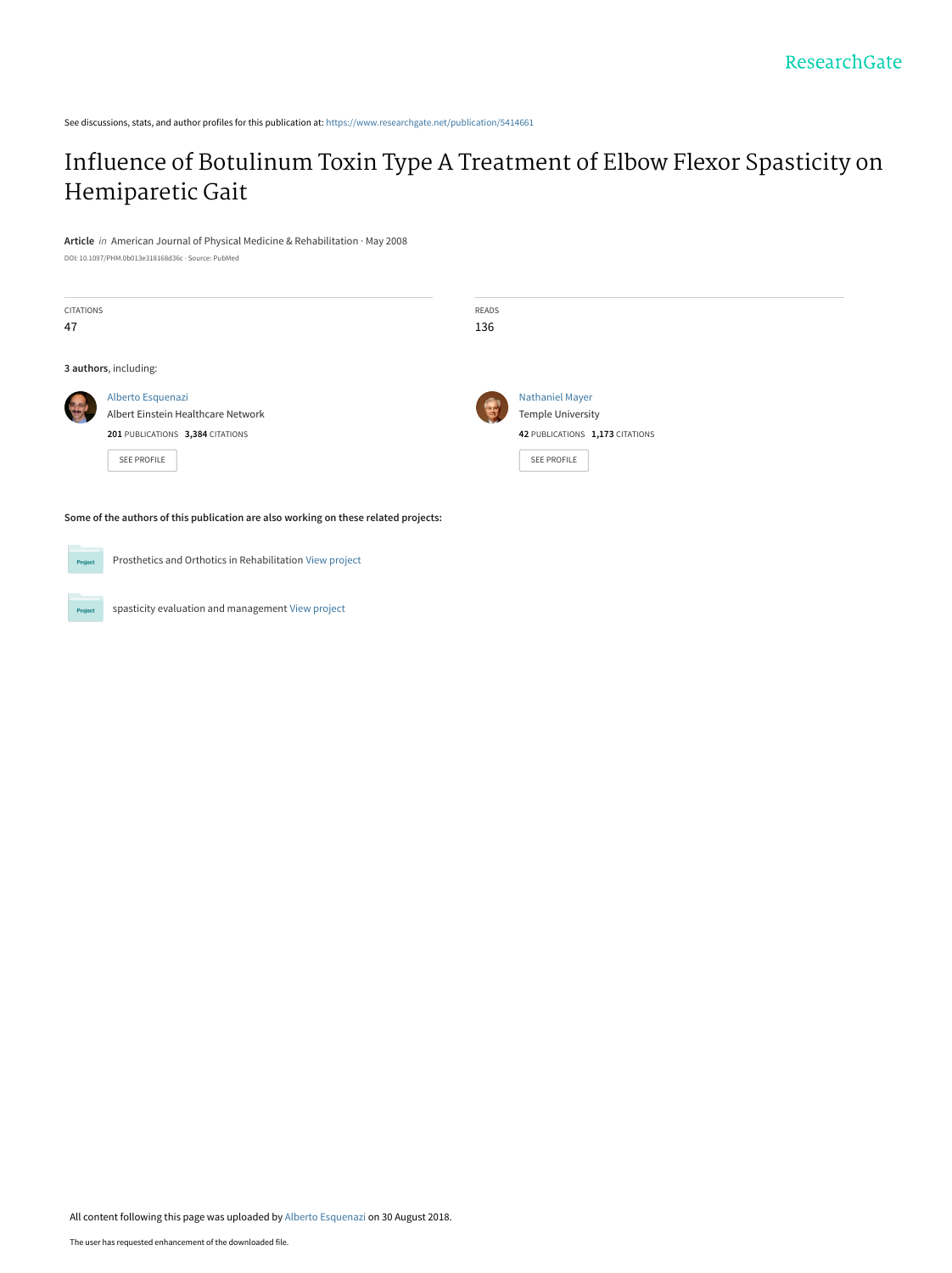#### CME Objectives:

Objectives: Upon completion of this article, the reader should be able to 1) understand the rationale for treating the patient with upper-limb spasticity and muscle overactivity with botulinum neurotoxin to improve gait function; 2) describe expected improvement in gait functioning in this patient group after botulinum neurotoxin injection to the spastic upper limb; and 3) identify areas for future research studies to evaluate improving gait function by treating the upper limb.

Level: Advanced.

Accreditation: The Association of Academic Physiatrists is accredited by the Accreditation Council for Continuing Medical Education to provide continuing medical education for physicians. The Association of Academic Physiatrists designates this continuing medical education activity for a maximum of 1.5 credits in Category 1 of the Physician's Recognition Award of the American Medical Association. Each physician should claim only those credits that he or she actually spent in the education activity.

Disclosures: Disclosure statements have been obtained regarding the authors' relationships with financial supporters of this activity. There are no apparent conflicts of interest related to the context of participation of the authors of this article.

0894-9115/08/8704-0001/0 *American Journal of Physical Medicine & Rehabilitation* Copyright © 2008 by Lippincott Williams & Wilkins

DOI: 10.1097/PHM.0b013e318168d36c

*Spasticity*

### CME ARTICLE • 2008 SERIES • NUMBER 3

# **Influence of Botulinum Toxin Type**

A Treatment of Elbow Flexor Spasticity on Hemiparetic Gait

### **ABSTRACT**

Esquenazi A, Mayer N, Garreta R: Influence of botulinum toxin type: a treatment of elbow flexor spasticity on hemiparetic gait. Am J Phys Med Rehabil 2008; 87:000–000.

**Objective:** To assess whether walking velocity could be improved in patients with disorders related to upper–motor neuron syndrome (UMNS) by treating elbow flexor spasticity with botulinum toxin type A (BoNTA).

**Design:** This was a prospective, open-label, multicenter, interventional evaluation. The study group of 15 patients (mean age, 51.3 yrs; ten men, five women) were independent ambulators with residual hemiparesis attributable to stroke or traumatic brain injury of at least 18-mo duration. Patients were injected with 120–200 units of BoNTA (BOTOX, Allergan, Inc., Irvine, CA) to the affected biceps, brachialis, and/or brachioradialis. Modified Ashworth scores and gait velocity were assessed before and after BoNTA treatment. An untreated control group was employed to assess the potential impact of time on test–retest reliability of the selected temporal spatial gait parameters.

**Results:** The BoNTA group demonstrated a statistically significant increase in walking velocity from 0.56 m/sec before treatment to 0.63 m/sec after treatment ( $P = 0.037$ ). The mean modified Ashworth score was significantly reduced from 2.6 before BoNTA treatment to 1.4 after treatment  $(P = 0.00, 0.003)$ .

**Conclusions:** Treatment of upper-limb spasticity may be an important adjuvant treatment for patients with gait disturbance related to the UMNS.

**Key Words:** Spasticity, Botulinum Toxin Type A, Gait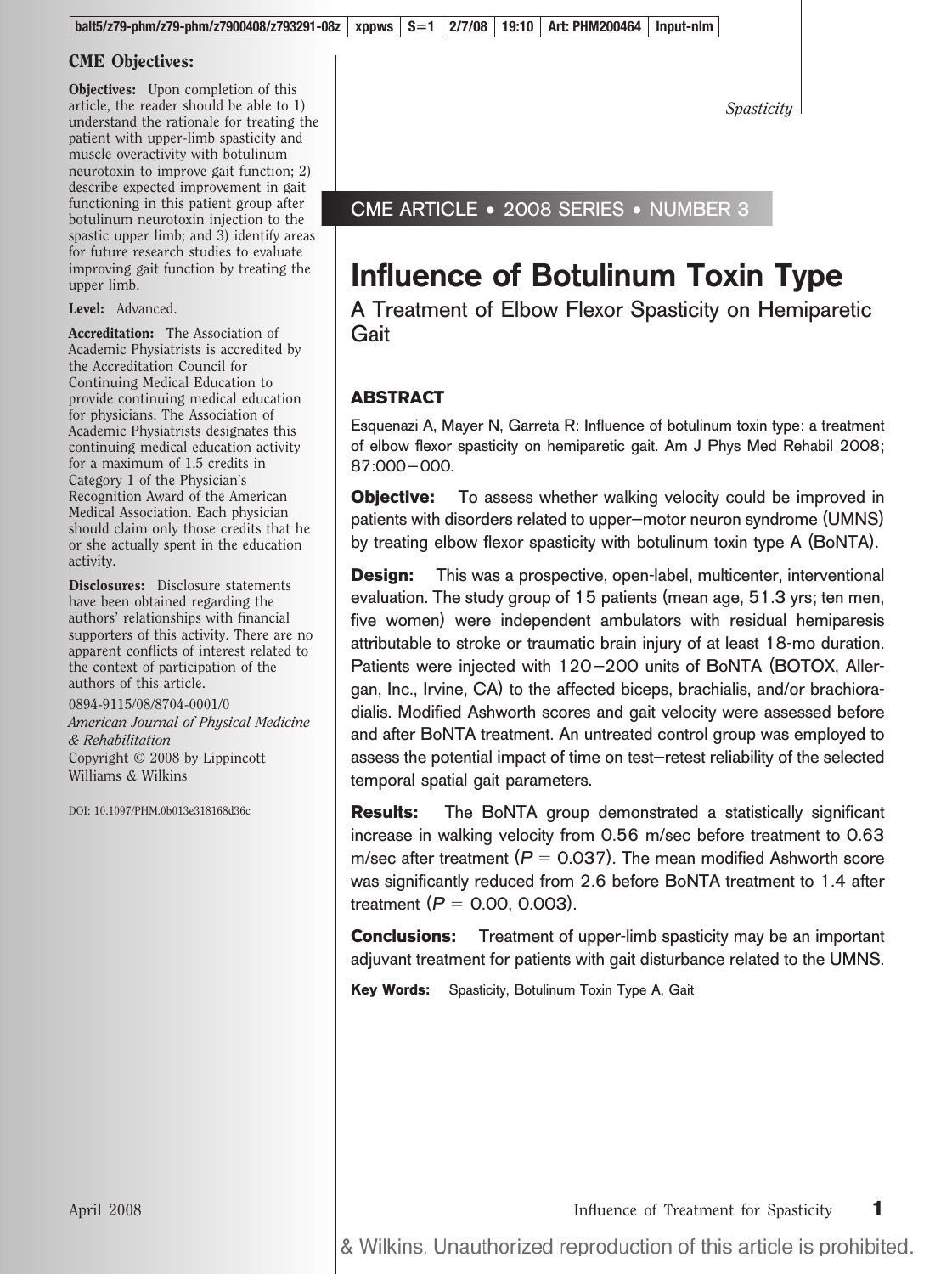#### Authors:

Alberto Esquenazi, MD Nathaniel Mayer, MD Roser Garreta, MD

#### Affiliations:

From the Gait and Motion Analysis Laboratory (AE) and Control Analysis Laboratory (NM), MossRehab, Philadelphia, Pennsylvania; Albert Einstein Medical Center, Philadelphia, Pennsylvania (AE, NM); and Department of Physical Medicine and Rehabilitation, Hospital Mútua de Terrassa, Terrassa, Spain (RG).

#### Correspondence:

All correspondence and requests for reprints should be addressed to Alberto Esquenazi, MD, Director, Gait and Motion Analysis Laboratory, Co-Director, Institute for Mobility Evaluation and Treatment, Moss Rehab and Albert Einstein Medical Center, Philadelphia, PA 19141.

#### Disclosures:

Dr. Alberto Esquenazi and Dr. Nathaniel Mayer have received research and educational grants from Allergan, Inc. Dr. Roser Garreta has nothing to disclose.

Normal gait patterns are an expression of wellcoordinated movements of many upper- and lowerlimb segments as well as the trunk, head, and neck.<sup>1,2</sup> During normal walking, the upper limbs move synchronously with the lower limbs, each arm alternately swinging in phase with its contralateral lower limb.<sup>3</sup> The coupling of upper- and lower-limb movements influences walking velocity.<sup>4,5</sup> Stride length increases with walking velocity and is normally accompanied by a proportional increase in arm swing amplitude.<sup>6,7</sup> Normal arm swing patterns influence postural control of the body and, thereby, the efficiency of gait<sup>7</sup> and the maintenance of body equilibrium.<sup>1</sup> In one study, deliberate changes in arm swing patterns caused significant gait disturbances.<sup>7</sup> Arm swing patterns and walking velocity are thus mutually dependent and, in combination, influence gait. Therefore, reciprocal arm swing is an important feature that can affect gait parameters. Furthermore, the common clinical observation that patients with spastic hemiparesis have impaired or absent reciprocal arm swing during walking suggests the possibility that the upper limb in such patients may be influencing other gait parameters as well.

A review of the literature reveals that hemiparetic patients with spasticity and other forms of muscle overactivity have limited arm movement, resulting in restricted arm swing, $8$  which has been linked to decreased gait efficiency, particularly at per limb treated with electrical stimulation has been correlated with improved gait parameters, highlighting the potential influence of "remote" upper-limb motor deficits on gait.<sup>7</sup> Hirsch et al.<sup>10</sup> report that treatment of the hemiparetic upper limb attributable to stroke with botulinum toxin type A (BoNTA; DYSPORT, Ipsen Ltd., UK) correlated with improvement of several parameters of gait, including stride time and ankle and knee range of motion. A number of our own patients reported to us that they walked better and faster after they were treated with focal chemodenervation in the upper extremity. However, in our opinion, the relationship between treatment of upperlimb muscle overactivity and subsequent changes in gait has not been studied enough. In particular, walking velocity, influenced by interlimb coordination and symmetry, $11-13$  and also used as a basic variable when evaluating gait of patients with the upper–motor neuron syndrome  $(UMNS)$ ,<sup>14</sup> has not been studied sufficiently. In a clinical context, improved walking velocity is considered an important outcome measure of rehabilitation and a marker of recovery in patients with UMNS residuals.<sup>13,14</sup> Therefore, on the basis of literature reports describing changes in gait associated with focal chemodenervation of upper-limb muscles, we undertook the present study to determine whether treatment of spastic elbow flexors with BoNTA could be linked to an increase in self-selected "comfortable" speed and self-selected "fast as possible" speed of walking in patients with an UMNS.

lower walking speeds.<sup>9</sup> Interestingly, a paretic up-

#### **METHODS Design**

This was a prospective, open-label, multicenter study conducted from May 2002 to March of 2005. Patients were evaluated in one of two gait laboratories in a rehabilitation hospital using the same protocol and instrumentation. The study was approved by local research ethics committees.

#### **Participant Characteristics**

Eligible participants were patients diagnosed with cerebral vascular accident or TBI resulting in UMNS and elbow flexor muscle overactivity. Patients' unilateral elbow flexion posture had to be amenable to BoNTA treatment to one or more muscles, and at least 18 mos had to have elapsed since the neurological event. Patients' ambulation had to be characterized as independent with or without assistive devices, and their pharmacological spasticity regimen had to be stable. Patients who had surgery or BoNTA injections of the lower limbs within 6 mos of enrollment in this study were excluded.

**2** Esquenazi et al. *Am. J. Phys. Med. Rehabil.* **• Vol. 87, No. 4** *Am. J. Phys. Med. Rehabil.* **• Vol. 87, No. 4**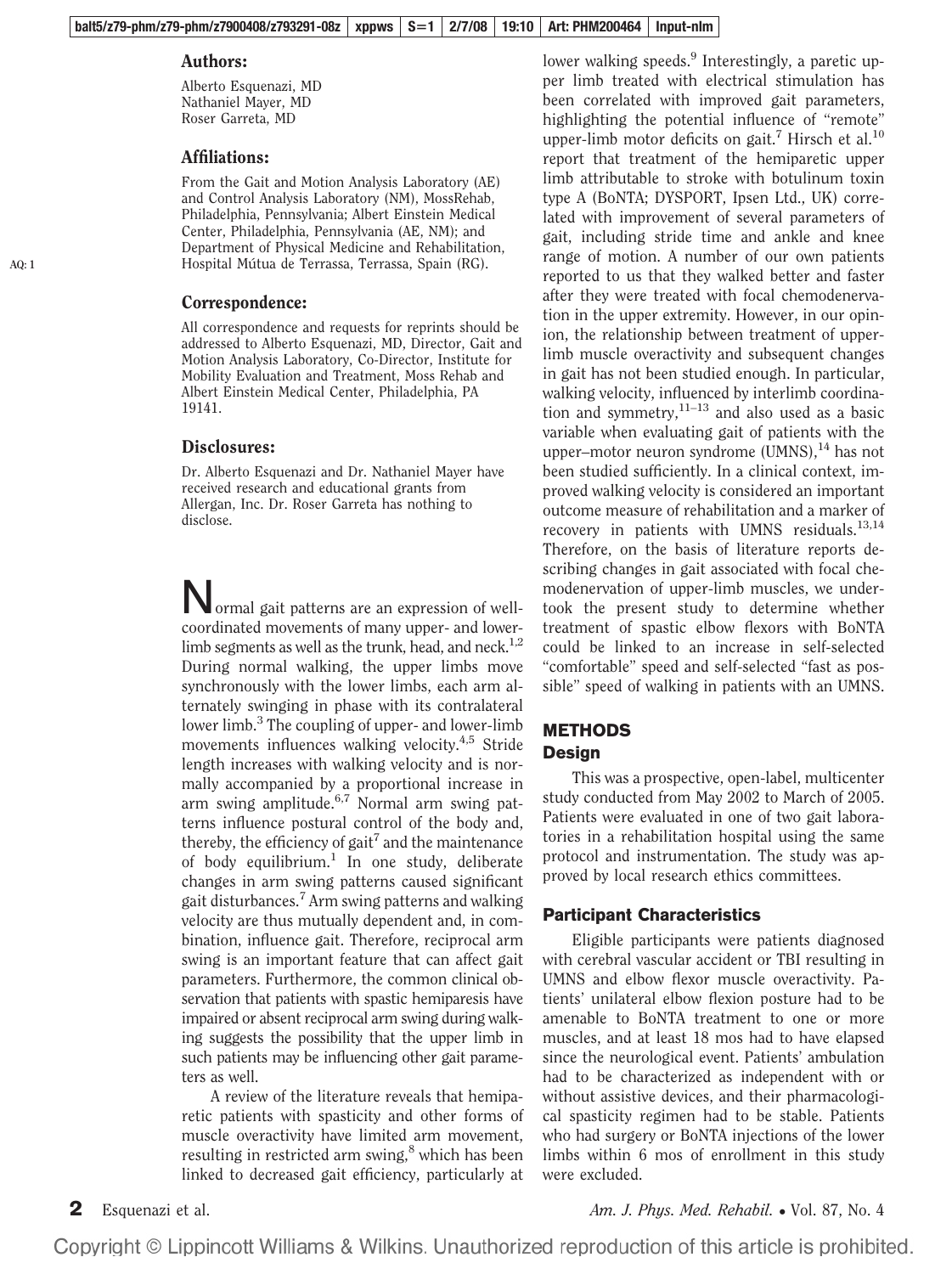#### **balt5/z79-phm/z79-phm/z7900408/z793291-08z xppws S1 2/7/08 19:10 Art: PHM200464 Input-nlm**

#### **Intervention**

Each vial of BoNTA (BOTOX) was stored in a refrigerator at 2–8°C before use and contained 100 U of BoNTA, 0.5 mg of albumin (human), and 0.9 mg of sodium chloride in a sterile, vacuum-dried form without a preservative. Each vial of BOTOX was reconstituted with 2 ml of 0.9% sterile, preservative-free saline.<sup>15</sup>

Patients were administered a total BoNTA dose ranging between 120 and 200 U to the affected arm. Muscles included were the biceps, brachialis, or brachioradialis, according to individual need as determined by the investigators' clinical judgment. Maximum dose for the biceps was 120 U, for the brachialis 60 U, and the brachioradialis 80 U. No more than 50 U were injected in the same site, and EMG or electrical stimulation guidance through the injecting needle was used in all cases to confirm localization in the desired muscle.

#### **Outcome Measures**

Modified Ashworth scores (MAS) were used to measure BoNTA treatment effect on elbow spasticity, and selected temporal spatial walking data were obtained before and 2–12 wks after BoNTA treatment. Patients were provided standardized verbal instructions regarding ambulation on the Gait Mat (GaitMat II, E.Q. Inc, Chalfont, PA). The Electronic GaitMat II is an instrumented walkway, 3.8 m long, which contains approximately 10,000 electronic switches, scanned at 100 Hz. Subjects walk over the mat, which is mounted flush with the floor. A recording of foot contact generates a timed "electronic footprint," which provides data about walking speed and other gait parameters.

Temporal spatial data were analyzed on the basis of an average of at least ten steady-state strides from the Gait Mat. Data were recorded under two conditions: walking at self-selected "comfortable" speed in meters per second, and walking at self-selected "fast as possible" speed. Most hemiparetic patients function within a narrow range. The recording of these two measurements is an attempt to determine each patient's approximate functional capacity range. The first and last steps over each pass of the Gait Mat were not used. Patients were evaluated on the Gait Mat to obtain baseline values of their temporal spatial walking parameters before treatment with BoNTA. Potentially confounding variables such as medications and/or therapy regimens were not controlled.

Patients returned to the gait lab for follow-up evaluation between 2 and 12 wks (mean 6.8 wks) after BoNTA treatment was administered. The maximal effect of BoNTA is generally evident from weeks 2–8 after treatment, but the effects can last as long as 20 wks. The protocol and condition for data collection of the follow-up evaluation were identical to those of the initial evaluation.

An age-, condition-, and time-matched control group of ten patients (five men and five women, with similar diagnostic and functional characteristics to the BoNTA-treated patients) was tested for walking velocity, using the same instrumentation at similar intervals to test whether merely walking on the Gait Mat or the time interval between evaluations, or a learning effect or familiarity with the environment and equipment, were sufficient to produce a change in walking velocity. These patients did not receive BoNTA or sham treatment.

#### **Statistical Analysis**

Descriptive statistics (means and standard deviations) were used to analyze the temporal spatial data before and after BoNTA treatment. Paired *t* tests were run to assess the differences in walking velocity, and the Mann–Whitney *U* test was used to assess the modified Ashworth scores before and after BoNTA treatment. A correlation coefficient of these parameters was also done, and the nonparametric Wilcoxon signed rank test was used to assess the differences in walking velocity and Ashworth scores.

#### **RESULTS Patients**

A total of 15 patients (mean age 51.3 yrs; ten men, five women) were administered BoNTA to the elbow flexors. These patients had hemiparesis (right side,  $n = 7$ ; left side,  $n = 8$ ) as a result of stroke or TBI, and all were able to ambulate independently with or without an assistive device or brace. The control group for purposes of test–retest reliability was age-, diagnosis-, and functional level matched  $(n = 10; \text{ mean age } 54.8 \text{ yrs}; \text{ five men, five)}$ women). The mean elapsed time for follow-up gait evaluation was just under 7 wks (6.8 wks).

#### **Temporal–Spatial Walking Parameters**

The BoNTA-treated group demonstrated a statistically significant increase in steady-state selfselected comfortable walking velocity from 0.56 m/sec before treatment to 0.63 m/sec after treatment ( $P = 0.037$ ,  $t$  test; Fig. 1). The nonparametric test showed less sensitivity to the differences in walking velocity  $(P = 0.064$ , Wilcoxon signed rank test). No change in fastest possible walking velocity was evident for the BoNTA group. No statistically significant change in the self-selected comfortable walking velocity or fastest possible walking velocity was evident in the untreated control group, indicating good test–retest reliability.

#### **Modified Ashworth Score**

BoNTA treatment resulted in a statistically significant reduction in the mean modified Ashworth **F1**

April 2008 Influence of Treatment for Spasticity **3**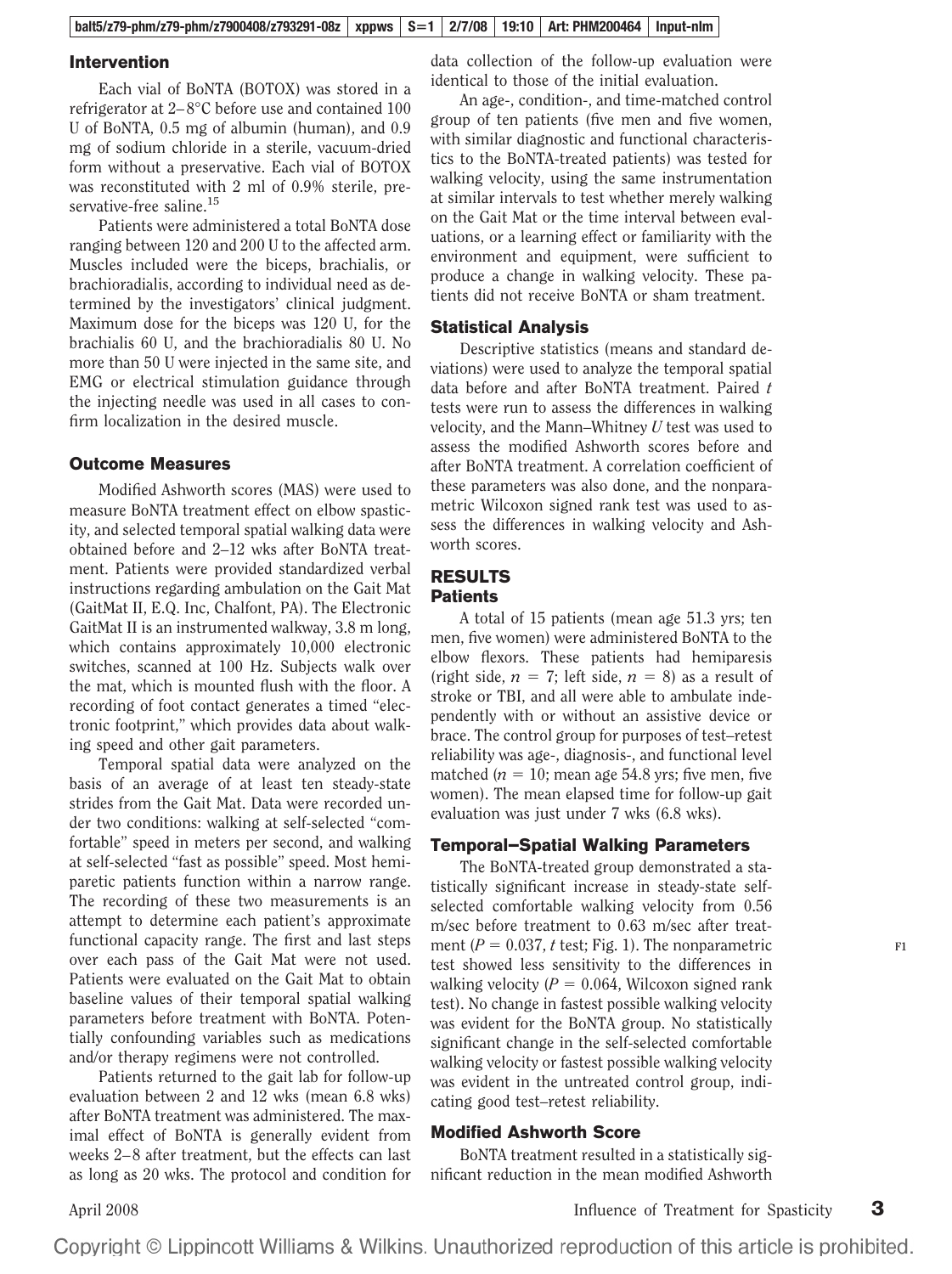

score of the elbow from 2.6 before BoNTA treatment to 1.4 at 2–12 wks after treatment  $(P =$ 0.00,003).

#### **Safety and Tolerability**

No adverse events or undesirable effects were reported by the group of patients who received BoNTA.

#### **DISCUSSION**

Using nonparametric statistics, a significant change in modified Ashworth scale for the elbow flexors was observed after treatment with BoNTA. Technically, if a patient is known to be spastic, the MAS does not solely measure the patient's spasticity. Rather, it measures all sources of resistance to passive stretch, reflexive *and* rheologic. Patients were included in this study when traditional testing of the elbow flexors at different velocities of stretch indicated that the patient was, indeed, spastic. Once a patient was diagnosed as spastic, the MAS was used to quantify muscle "tone," which, to us, means the resistance to stretch whose components can include spastic stretch reflex activity as well as physical or rheologic resistance of muscle and other soft tissues. We do think that BoNTA, considering its well-documented blocking action at the neuromuscular junction that affects subsequent muscle contraction, alters the reflex contraction component of muscle tone. Hence, we argue that the observed change in MAS after BoNTA treatment reflects a reduction in stretch reflex activity, even though the absolute MAS score represents static rheologic properties as well as dynamic reflex properties of the muscles involved. We believe that a change in MAS almost certainly reflects a change in the tension contributed by the stretch reflex or spasticity.

Focal chemodenervation was also linked to a change in patients' ambulation, specifically their chosen comfortable walking velocity. The matched control group of patients did not show a change in walking velocity, suggesting that merely walking on the Gait Mat or the interval time between evaluations was not sufficient to lead to changes in this parameter. BoNTA treatment did not result in significant changes in fastest possible walking velocity. The results of this preliminary study suggest that effective treatment of elbow flexor spasticity with BoNTA seems to correlate with a statistically and clinically significant increase in self-selected comfortable walking velocity. The observed increase of 0.07 m/sec would improve an individual's ability to safely cross a roadway, which is particularly important in urban settings. A reduction in muscle overactivity in one part of the body, in this case the elbow flexors, may also reduce excitability of the central nervous system in movement-related activities of other limbs, with resulting functional improvement of clinical significance.

Several studies suggest that BoNTA affects the functional organization of the central nervous system indirectly through peripheral mechanisms.<sup>16-19</sup> BoNTA may alter spindle afferent inflow directed to spinal motoneurons or to various cortical areas, thereby altering spinal as well as cortical mechanisms.20 Muscle afferent input is tightly coupled to motor cortical output, so that the afferents from a stretched muscle innervate cortical areas where they can excite neurons capable of contracting the same muscle. $20$ 

The exact mechanisms for the relationship between effective treatment of arm spasticity and improved gait need to be further elucidated, but they may be linked to the coupling patterns of arm and leg movements, which influence walking velocity.<sup>4</sup> BoNTA treatment of muscle overactivity in the lower extremity of a hemiparetic patient improved walking velocity and several other gait parameters and led to a more efficient gait pattern.<sup>21</sup> Normal gait consists of an interaction between all of the extremities, with the legs alternating contact with the ground and the arms swinging freely to produce forward momentum of the body. For normal gait to occur, the feet have to move forward in a coordinated movement synchronous with the knees, hips, spine, arms, shoulders, and head to maintain balance and achieve controlled forward motion involving coordinated and precisely timed muscle interactions.<sup>5</sup>

UMNS interrupts the normal biomechanical balance between the upper and lower extremities during movement, resulting in an increase in energy expenditure during movement that is usually followed by a compensatory decrease in walking velocity.<sup>5</sup>

The efficacy of BoNTA in treating patients' upper-limb spasticity may explain the observable increase in walking velocity of the patients in this study. Effective treatment of upper-limb muscle

**4** Esquenazi et al. *Am. J. Phys. Med. Rehabil.* ● Vol. 87, No. 4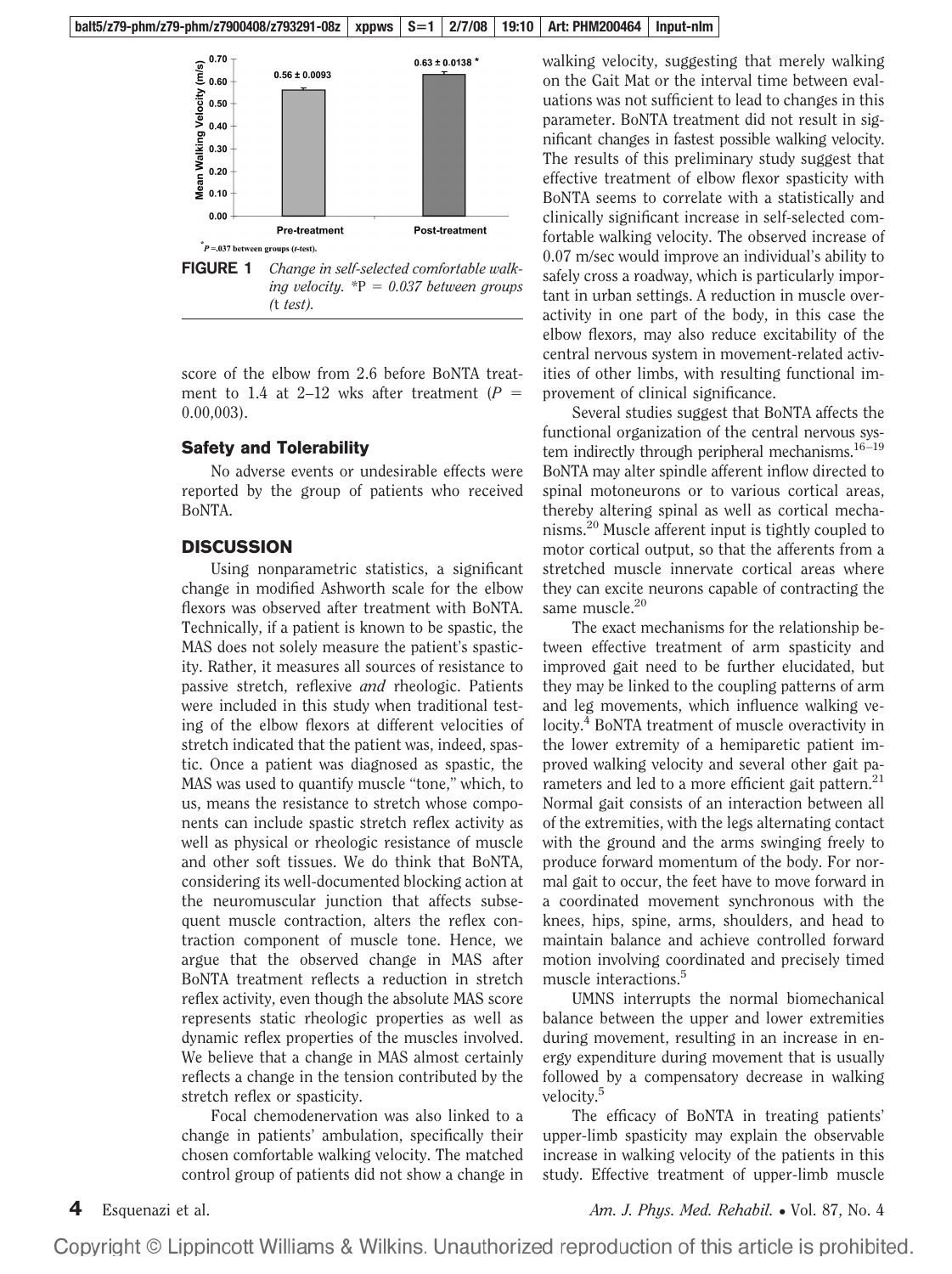overactivity may, therefore, improve arm swing and help improve gait efficiency, particularly at lower walking speeds.<sup>9</sup> BoNTA has a well-established clinical profile as a safe, effective focal treatment of upper-limb and lower-limb muscle overactivity.<sup>22–27</sup> It is important to note that the potential for BoNT-mediated improvement should be assessed in the context of other problems common to the patients with UMN disorders, such as loss of muscle strength or abnormal motor patterns. $28-30$ 

The interpretation of the study results is limited by several factors. The relatively few patients analyzed, and the fact that this was an open-label design study, should be considered when interpreting the results. The clinical presentation of muscle overactivity in multiple joints may vary with each patient, and the time since neurological injury may also influence the pattern of presentation. UMNSrelated spasticity changes with stress or general disease and also with postural changes. In addition, variability in gait is common in patients with UMNS-related disorders. The sample size of our patient population may therefore exhibit a level of variability that makes definitive interpretation of the results difficult. We selected our subjects from those at least 18 mos from time of neurological injury. Arm swing improvements were not quantified, there were no controls for potentially confounding factors such as concurrent medication and the use of other types of therapy, and betweengroup analyses were not performed. Finally, improvement was noted only on self-selected "comfortable" walking velocity. Effective BoNTA treatment of UMNS-related muscle overactivity of elbow flexors or perhaps other involved muscle groups may improve patients' overall gait, but this needs to be evaluated in larger, controlled trials.

The exact influence of muscle overactivity in gait disorders associated with UMNS patients is clinically difficult to assess. Measuring the effect of treating muscle overactivity may clarify its role in gait disorders. A randomized, placebo-controlled future study that involves collecting full-body kinematic data during ambulation as well as temporal–spatial parameters of walking and controlling for potentially confounding factors is proposed. Dosing and results reported in this study are specific to the formulation of botulinum toxin type A (BOTOX) manufactured by Allergan, Inc. (Irvine, CA).

#### **CONCLUSION**

This study shows that BoNTA treatment of overactive elbow flexor muscles leads to significant improvements in self-selected walking velocity. Supported by findings of this study, the perception reported by patients of improvement in gait after treatment of upper-limb muscle overactivity is present and may be an important adjuvant treatment for patients with gait disturbance related to the UMNS.

#### **REFERENCES**

- 1. Abe M, Yamada N: Postural coordination patterns associated with the swinging frequency of arms. *Exp Brain Res* 2001; 139:120–5
- 2. Kavanagh J, Barrett R, Morrison S: The role of the neck and trunk in facilitating head stability during walking. *Exp Brain Res* 2006;172:454–63
- 3. Webb D, Tuttle RH, Baksh M: Pendular activity of human upper limbs during slow and normal walking. *Am J Phys Anthropol* 1994;93:477–89
- 4. Wagenaar RC, van Emmerik RE: Resonant frequencies of arms and legs identify different walking patterns. *J Biomech* 2000;33:853–61
- 5. Esquenazi A, Talaty M: Normal and pathological gait analysis, in Grabois M, Garrison SJ, Hart KA, Lehmkuhl LD (eds): *Physical Medicine and Rehabilitation: The Complete Approach.* Malden, Blackwell Science, 2000, pp 242–62
- 6. Murray MP, Sepic SB, Barnard EJ: Patterns of sagittal rotation of the upper limbs in walking. *Phys Ther* 1967;47: 272–84
- 7. Eke-Okoro ST, Gregoric M, Larsson LE: Alterations in gait resulting from deliberate changes of arm-swing amplitude and phase. *Clin Biomech* 1997;12:516–21
- 8. Mayer NH, Esquenazi A: Muscle overactivity and movement dysfunction in the upper motoneuron syndrome. *Phys Med Rehabil Clin N Am* 2003;14:855–83
- 9. Park CI, Shin JC, Kim DY: Role of arm swing. Abstract presented at: 5th Annual Gait and Clinical Movement Analysis (GCMA) Meeting, April 12–15, 2000, Rochester, Minn
- 10. Hirsch MA, Westhoff B, Toole T, Haupenthal S, Krauspe R, Hefter H: Association between botulinum toxin injection into the arm and changes in gait in adults after stroke. *Mov Disord* 2005;20:1014–20
- 11. van Emmerik RE, Wagenaar RC: Effects of walking velocity on relative phase dynamics in the trunk in human walking. *J Biomech* 1996;29:1175–84
- 12. Donker SF, Beek PJ, Wagenaar RC, Mulder T: Coordination between arm and leg movements during locomotion. *J Mot Behav* 2001;33:86–102
- 13. Kwakkel G, Wagenaar RC: Effect of duration of upper- and lower-extremity rehabilitation sessions and walking speed on recovery of interlimb coordination in hemiplegic gait. *Phys Ther* 2002;82:432–48
- 14. Wagenaar RC, Beek WJ: Hemiplegic gait: a kinematic analysis using walking speed as a basis. *J Biomech* 1992;25: 1007–15
- 15. BOTOX [package insert]. Irvine, Allergan, Inc., 2002
- 16. Priori A, Berardelli A, Mercuri B, Manfredi M: Physiological effects produced by botulinum toxin treatment of upper limb dystonia. Changes in reciprocal inhibition between forearm muscles. *Brain* 1995;118:801–7
- 17. Kanovsky P, Streitova H, Dufek J, Znojil V, Daniel P, Rektor I: Change in lateralization of the P22/N30 cortical component of median nerve somatosensory evoked potentials in patients with cervical dystonia after successful treatment with botulinum toxin A. *Mov Disord* 1998;13:108–17
- 18. Gilio F, Curra A, Lorenzano C, Modugno N, Manfredi M, Berardelli A: Effects of botulinum toxin type A on intracortical inhibition in patients with dystonia. *Ann Neurol* 2000; 48:20–6
- 19. Boroojerdi B, Cohen LG, Hallett M: Effects of botulinum toxin on motor system excitability in patients with writer's cramp. *Neurology* 2003;61:1546–50
- 20. Curra A, Trompetto C, Abbruzzese G, Berardelli A: Central effects of botulinum toxin type A: evidence and supposition. *Mov Disord* 2004;19(suppl 8):60–4

April 2008 Influence of Treatment for Spasticity **5**

Copyright © Lippincott Williams & Wilkins. Unauthorized reproduction of this article is prohibited.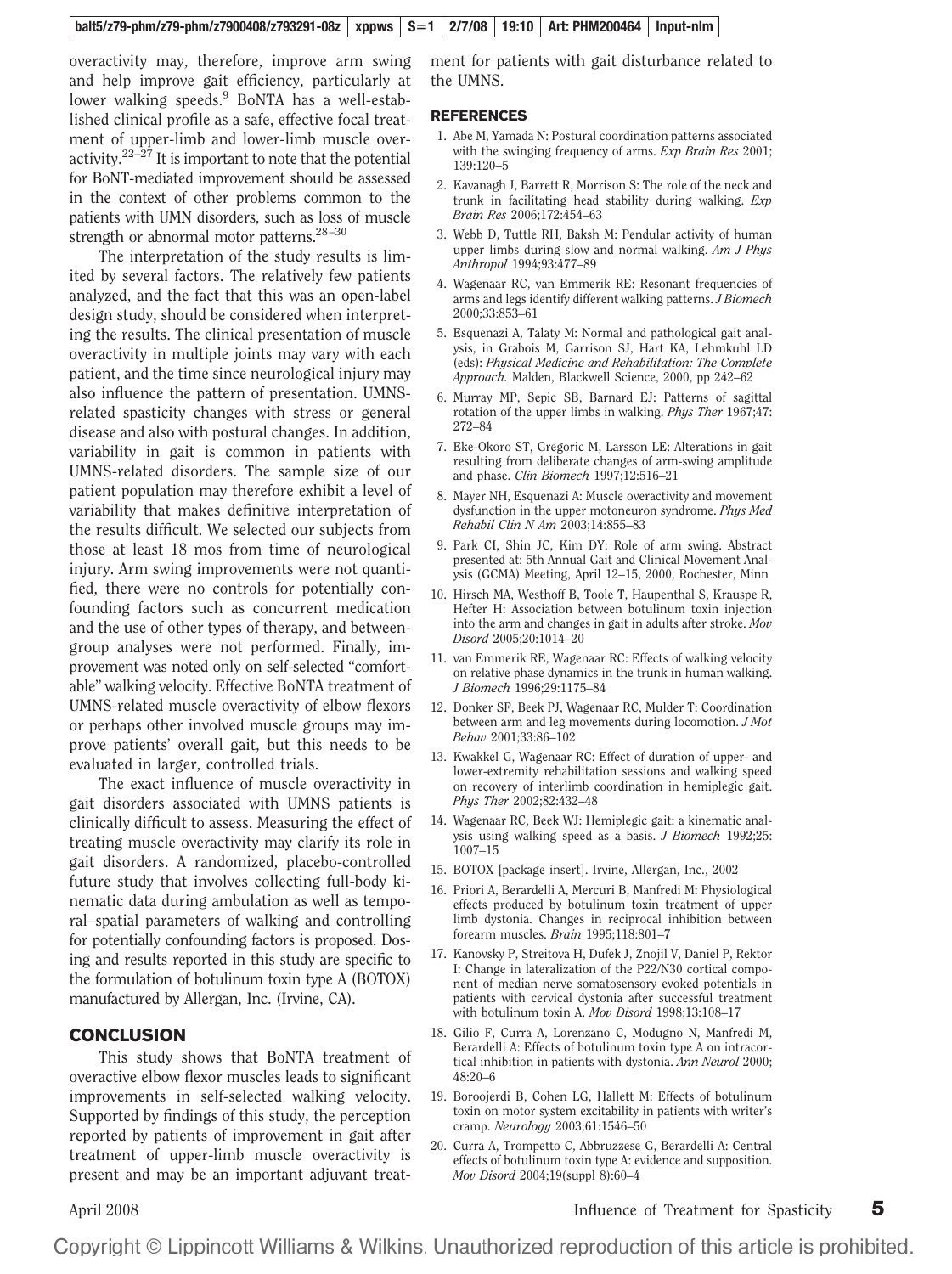#### **balt5/z79-phm/z79-phm/z7900408/z793291-08z xppws S1 2/7/08 19:10 Art: PHM200464 Input-nlm**

- 21. Wilson DJ, Childers MK, Cooke DL, Smith BK: Kinematic changes following botulinum toxin injection after traumatic brain injury. *Brain Inj* 1997;11:157–67
- 22. Childers MK, Brashear A, Jozefczyk P, et al: Dose-dependent response to intramuscular botulinum toxin type A for upper-limb spasticity in patients after a stroke. *Arch Phys Med Rehabil* 2004;85:1063–9
- 23. Mancini F, Sandrini G, Moglia A, Nappi G, Pacchetti C: A randomised, double-blind, dose-ranging study to evaluate efficacy and safety of three doses of botulinum toxin type A (Botox) for the treatment of spastic foot. *Neurol Sci* 2005; 26:26–31
- 24. Graham HK: Botulinum toxin type A management of spasticity in the context of orthopaedic surgery for children with spastic cerebral palsy. *Eur J Neurol* 2001;8(suppl 5): 30–9
- 25. Koman LA, Mooney JF 3rd, Smith BP, Walker F, Leon JM: Botulinum toxin type A neuromuscular blockade in the treatment of lower extremity spasticity in cerebral palsy: a

randomized, double-blind, placebo-controlled trial. BOTOX Study Group. *J Pediatr Orthop* 2000;20:108–15

- 26. Brashear A, Gordon MF, Elovic E, et al: Intramuscular injection of botulinum toxin for the treatment of wrist and finger spasticity after a stroke. *N Engl J Med* 2002;347:395– 400
- 27. Gordon MF, Brashear A, Elovic E, et al: Repeated dosing of botulinum toxin type A for upper limb spasticity following stroke. *Neurology* 2004;63:1971–3
- 28. von Schroeder HP, Coutts RD, Lyden PD, Billings E Jr, Nickel VL: Gait parameters following stroke: a practical assessment. *J Rehabil Res Dev* 1995;32:25–31
- 29. Bohannon RW: Strength deficits also predict gait performance in patients with stroke. *Percept Mot Skills* 1991;73: 146
- 30. Yelnik A, Albert T, Bonan I, Laffont I: A clinical guide to assess the role of lower limb extensor overactivity in hemiplegic gait disorders. *Stroke* 1999;30:580–5

**6** Esquenazi et al. *Am. J. Phys. Med. Rehabil.* **• Vol. 87, No. 4** *Am. J. Phys. Med. Rehabil.* **• Vol. 87, No. 4**